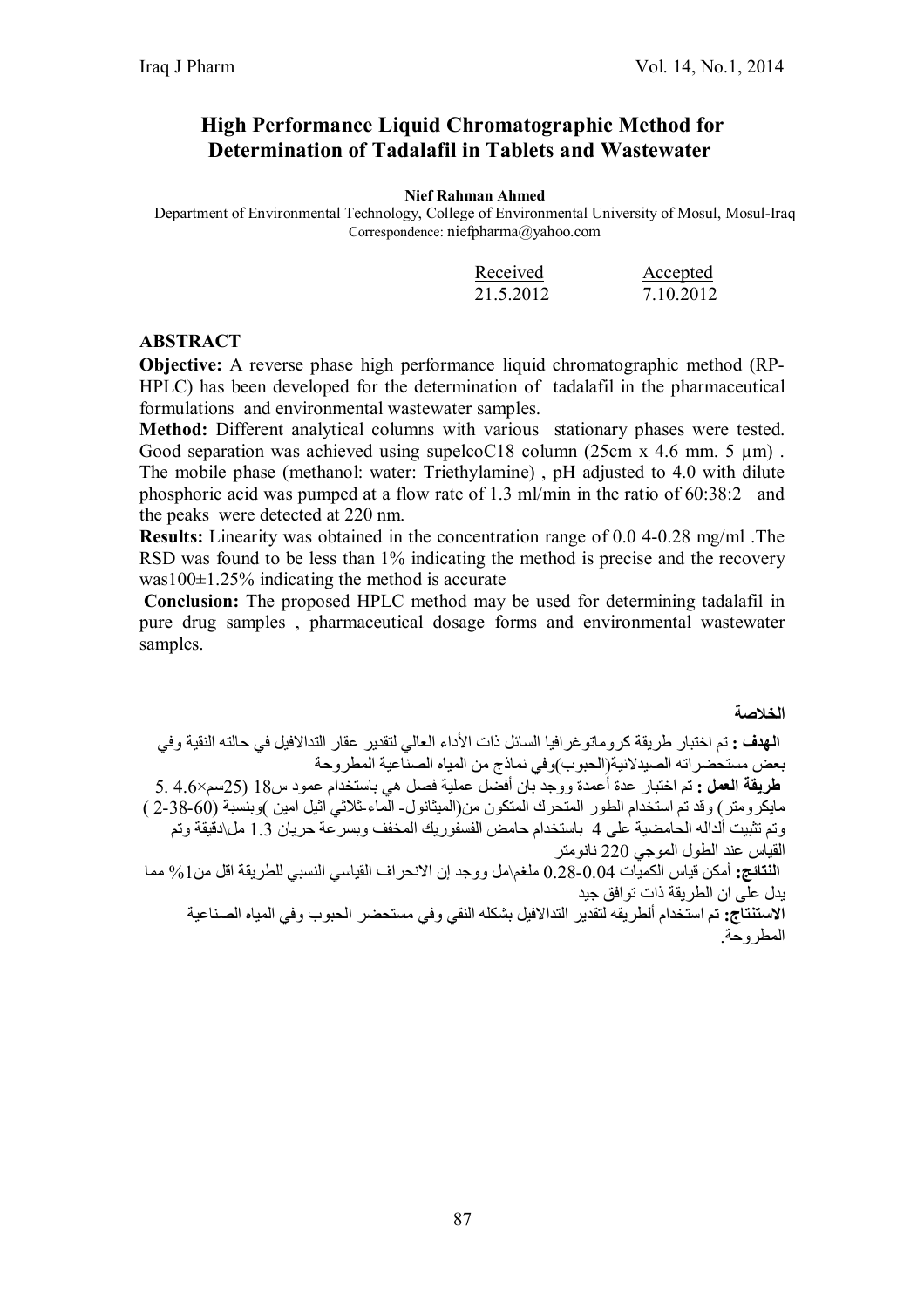diately adalafil is a potent and selective phosphodiesterase-5 (PDE-5) inhibitor a secondary messenger for the smooth muscle relaxing effect of nitric oxide which plays an important role in the vasodilation of erectile tissues.<sup>1</sup> **T** 

Tadalafil chemically know as; Hydro-2 methyl-6-[3,4-(methylene dioxy) phenyl] pyrozino-[1,2:1,6] pyrido[3,4-b] indole-1,4-dione. Populary known as Cialis and having the following structural formula,  $Fig(1)$ .



### **C22H19N3O4= 389.409 Fig(1):Chemical structure of tadalafil**.

Extensive literature survey revealed that the determination of the drug in pure and dosage forms are not officially in any pharmacopoeia therefor, require much more investigation. There are several methods for determination of tadalafil<br>such as  $HPLC^{2-5}$ ,  $HPLC-EIMS^6$ , such as  $HPLC^{2-5}$  $,$  HPLC-EIMS<sup>6</sup>,  $HPTLC<sup>7</sup>$ , capillary electrophoresis<sup>8</sup>, spectrophotometry<sup>9,10</sup>, densitometry<sup>11</sup>, by electro spray tandem mass spectrometry  $(BSI-MS-MS)^{12}$ ,  $uv$ spectrophotometry<sup>13</sup>, atomic emission and atomic absorption spectrometry<sup>14</sup>. High performance liquid chromatography (HPLC) can be used for determination of drugs and for purposes of control throughout the entire manufacturing process of drugs. as well as quality control of the finished product. It has the advantages of being sensitive, selective, rapid, accurate and reproducible. The present paper reports the development of a

new high performance liquid chromatographic (HPLC) method for determination of tadalafil in pharmaceutical preparations and environmental wastewater samples

# **Experimental**

### **Apparatus**

Chromatographic system consisted of an Shimadzu HPLC model LC-20AT with UV detector model SPD-20A,pump LC-20 AT ,degasser model DGU -20A and  $C_{18}$  supelco column  $(25cm \times 4.6mm)$ ,  $5 \mu m$  particle size.

### **Reagents**

All chemicals used were of analytical or pharmaceutical grade, HPLC grade methanol was used throughout . and tadalafil standard material was provided from the state company for pharmaceutical industries (NDI) Mosul-Iraq.

**Preparation of standard solutions:** A standard stock solution of tadalafil (0.4 mg/ml) was prepared in methanol, Working standard solutions in a range of (0.04-0.28 mg/ml) were prepared by dilution from this stock solution.

**Preparation of mobile phase:** The mobile phase was prepared by mixing methanol, water, triethylamine in the ratio of 60: 38: 2  $\frac{\%v}{v}$  v/v/v, pH adjusted to 4.0 with dilute phosphoric acid

### **HPLC method for determining tadalafil**

A series of standard solution containing 0.04-0.28 mg/ml of tadalafil and the sample solution of pharmaceutical preparations and water samples were applied respectively. 20µl aliquot of each solution was injected on to the column in a duplicate and the chromatograms were recorded. Calibration graph was constructed by plotting the mean peak area versus concentration of tadalafil. The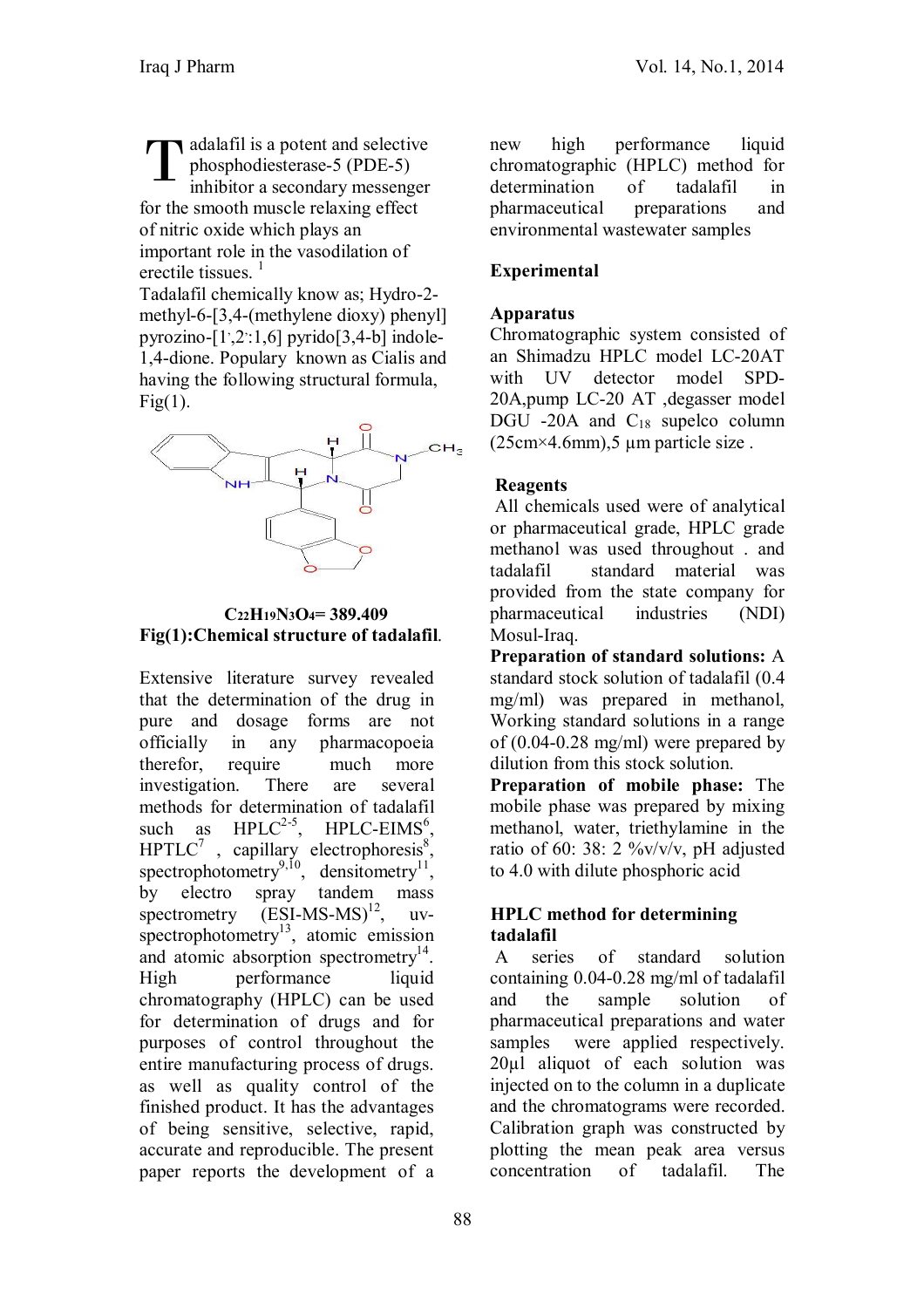concentration of the unknown was read from the calibration graph or calculated from the regression equation derived from the concentration and peak area data.

### **Procedure for pharmaceutical preparations(tablets)**

To minimize a possible variation in the composition of the tablet, the mixed content of 20 tablets were weighed and grounded, then the powder equivalent to 100mg of tadalafil into 250ml volumetric flask. Added about 100ml methanol and mixed well for 30 minute to increase the solubility, Filtered and completed to the volume with methanol to get 0.4mg/ml, made further dilution. Then determination of tadalafil as described under HPLC method for determining tadalafil.

### **Procedure for industrial wastewater samples**

To demonstrate the practical applicability of the proposed method, real industrial wastewater samples from the state company for pharmaceutical industries (NDI) Mosul-Iraq. were analyzed by spiked with the concentrations range 120-240 µg/ml of tadalafil and determination of tadalafil as described under HPLC method for determining tadalafil.

## **Results and discussion**

The development of the HPLC method for the determination of drugs has received considerable attention in recent years because of its importance in routine quality control analysis. The

aim of this study was to develop a rapid HPLC method for the determination of tadalafil in pure form ,its pharmaceutical formulations ,and environmental wastewater samples using the most commonly employed  $C_{18}$  column with UV detection. column with UV detection. Different three analytical columns with various stationary phases were tested [C18 (octadecyl silane chemically bonded to porous silica,C8 (octyl silane chemically bonded to totally porous micro silica particles) and L11(phenyl groups chemically b0nded to porous silica particles)]. Good separation was achieved using a supelco RPC18 column. The latter was finally used for analysis. A HPLC method was proposed as a suitable method for the determination of tadalafil. The chromatographic conditions were adjusted in order to provide a good performance of the assay. The method involved a mobile phase consisting of methanol: water: triethylamine  $(60:38:2 \text{ v/v/v})$  adjust pH to 4 by phosphoric acid , accomplished at 220 nm. The retention time was 3.6 min at a flow-rate of 1.3 ml /min and the injection volume was  $20 \mu$ l. The mobile phase was chosen after several trials with other solvent combinations. Mobile phase selection was based on peak parameters (symmetry, tailing), run time, ease of preparation and cost. Figures 2 shows a typical chromatogram obtained from the analysis of a standard of tadalafil using the proposed method.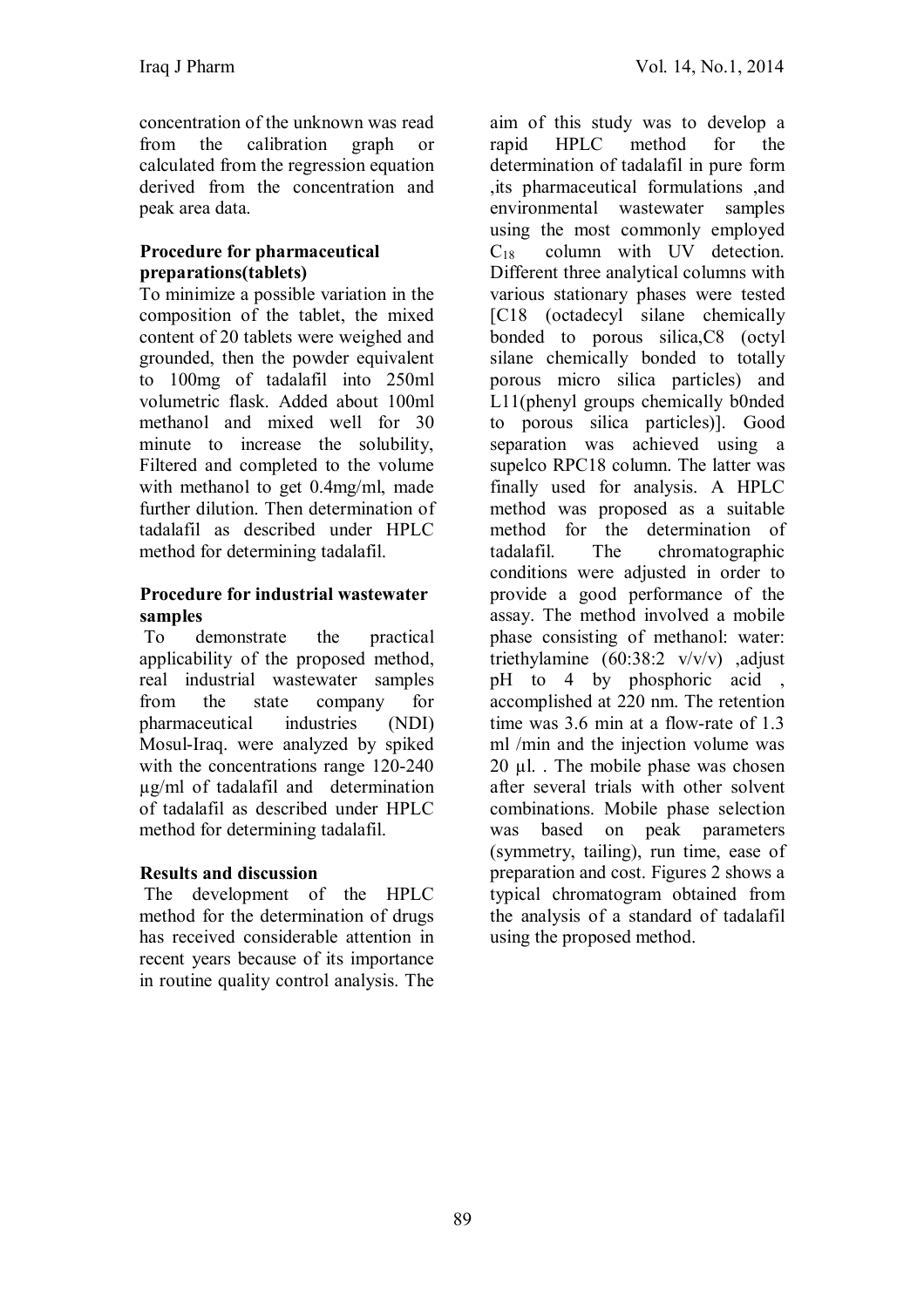



As shown in this figure, tadalafil was eluted forming symmetrical peak and well separated from the solvent front. Observed retention time (3.6min) allowed a rapid determination of the drug. System suitability parameters calculated under the optimized experimental conditions were capacity symmetry factor (tailing factor 1.05 and column efficiency (Theoretical plates) (n) =7650 plates/m. Table[1].

#### **Linearity**

To determine the linearity of the HPLC method, standard solutions of tadalafil were prepared. The linear ranges were found to be 0.04-0.28 mg /ml concentration, figure (3). The regression equation and correlation coefficient (r) obtained by least square

regression method were y=966693x-285 (y: peak area, x: concentration) and 0.999, respectively. The regression equation calculated from calibration curves given with the standard deviations of slope (Sb) and intercept (Sa) on the ordinate are given in Table 1. The linearity of the calibration graph and conformity of HPLC value to Beer's Law were proven by the high correlation coefficient  $(r^2)$  for the regression equations indicating excellent linearity. The limit of detection (LOD) and limit of quantitation (LOQ) were calculated<sup>15</sup> using the standard deviation of the intercepts( $\sigma$ ) and the mean slope (s) of the calibration curves.  $LOD=3.3\sigma/s$ and it was  $0.04 \mu g/ml$ . and  $LOQ=10$ σ/s and it was 0.12µg/ml.



Figure 3. Calibration curve for tadalafil.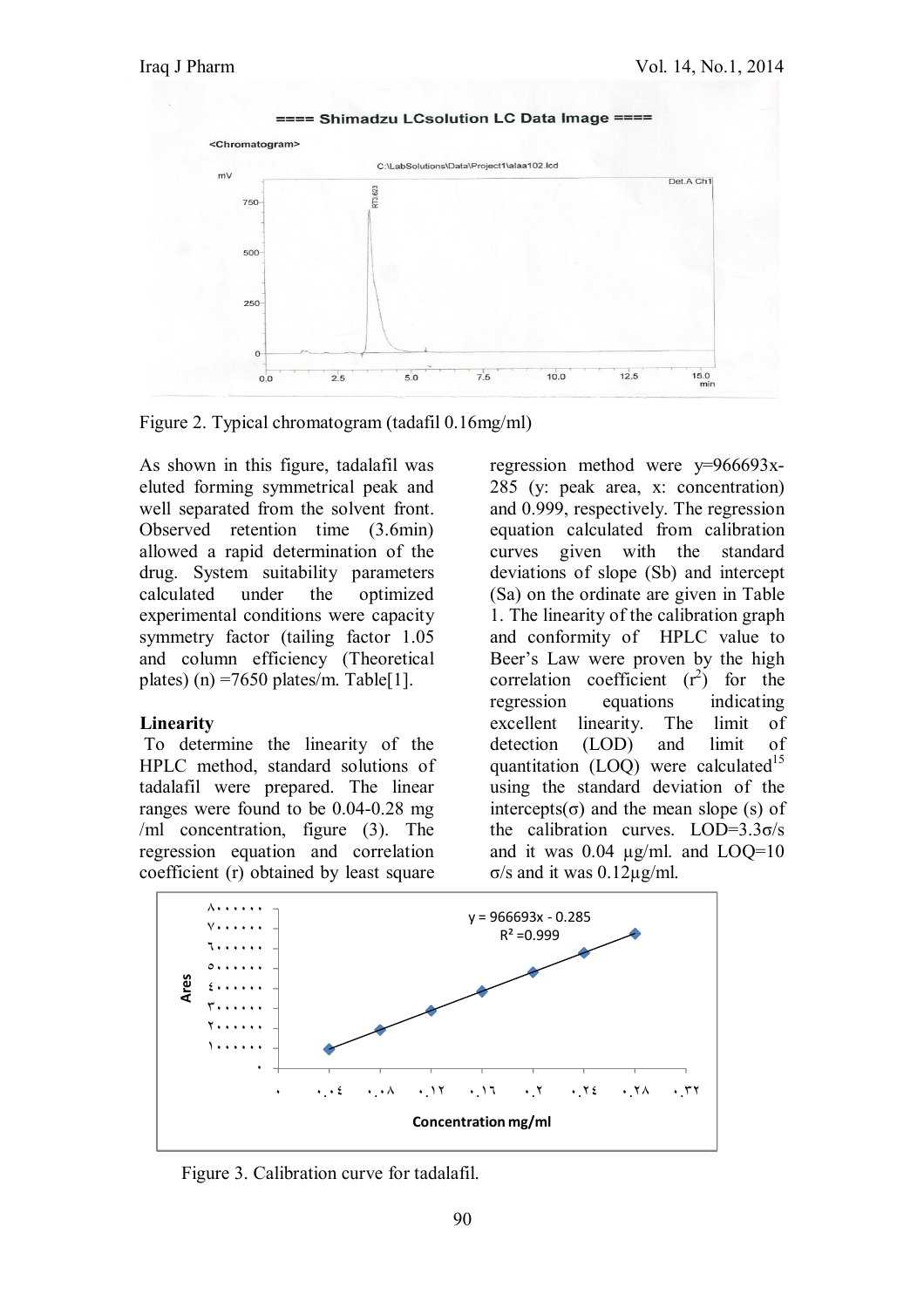| TAUIU T. TII LU UUIUIUIDIIS |                                            |  |  |
|-----------------------------|--------------------------------------------|--|--|
| Column                      | Supelco $C_{18}(25cm \times 4.6mm)$ , 5 µm |  |  |
| Detector                    | 220nm                                      |  |  |
| Mobile phase                | Methanol: Water: Tri ethylamine            |  |  |
| Retention time              | 3.6min                                     |  |  |
| Flow rate                   | 1.3ml/min                                  |  |  |
| Temperature                 | Ambient                                    |  |  |
| Injection volume            | $20 \mu l$                                 |  |  |
| Tailing factor              | 1.05                                       |  |  |
| Theoretical plate           | 7650 plates/m                              |  |  |
| number(n)                   |                                            |  |  |
| $Slope$ (sb)                | 966693                                     |  |  |
| Intercept (sa)              | $-0.285$                                   |  |  |
| Correlation                 | 0.999                                      |  |  |
| coefficient( $r^2$ )        |                                            |  |  |
| Beer s law limit            | $0.04 - 0.28$                              |  |  |
| mg/ml                       |                                            |  |  |
| RSD%                        | 0.58                                       |  |  |
| Accuracy(%recovery)         | $100 \pm 1.25$                             |  |  |
| $LOD \mu g/ml$              | 0.04                                       |  |  |
| $LOQ \mu g/ml$              | 0.12                                       |  |  |

Table 1. HPLC conditions

## **Accuracy and precision**

Repeatability is given as inter- and intra-day precision and accuracy evaluated by analyzing three different concentrations of tadalafil. Accuracy of the method was

checked for six days at three concentration levels at 0.08, 016 and 0.24 mg/ ml in six replicates. The results are given in Table 2. The precision of the HPLC method was demonstrated by the relative standard derivation (RSD %) of lower than 1%

for intra-day and inter-day. Recovery experiments were performed via standard-addition technique. To fixed and known amount of drug in the preanalyzed tablet extracts, pure tadalafil (standard) was added at three levels and the total amount was found by the proposed method. The experiment at each level was repeated six times. The percent recoveries obtained are given in Table 3. Indicating the method is precise.

Table 2. Inter- and intra-day precision for tadalafil assay by the proposed HPLC method

| Concentration of tadalafil | Observed concentration of tadalafil |      |              |         |
|----------------------------|-------------------------------------|------|--------------|---------|
| mg/ml                      | $Intra-day$                         |      | Inter-day    |         |
|                            | $RSD\%$<br>$Mean(n=6)$              |      | Mean $(n=6)$ | $RSD\%$ |
|                            |                                     |      |              |         |
| 0.08                       | 0.079                               | 0.48 | 0.081        | 0.15    |
| 0.16                       | 0.163                               | 0.75 | 0.161        | 0.52    |
| 0.24                       | 0.244                               | 0.91 | 0.242        | 0.95    |
|                            |                                     |      |              |         |

\*Mean of six determinations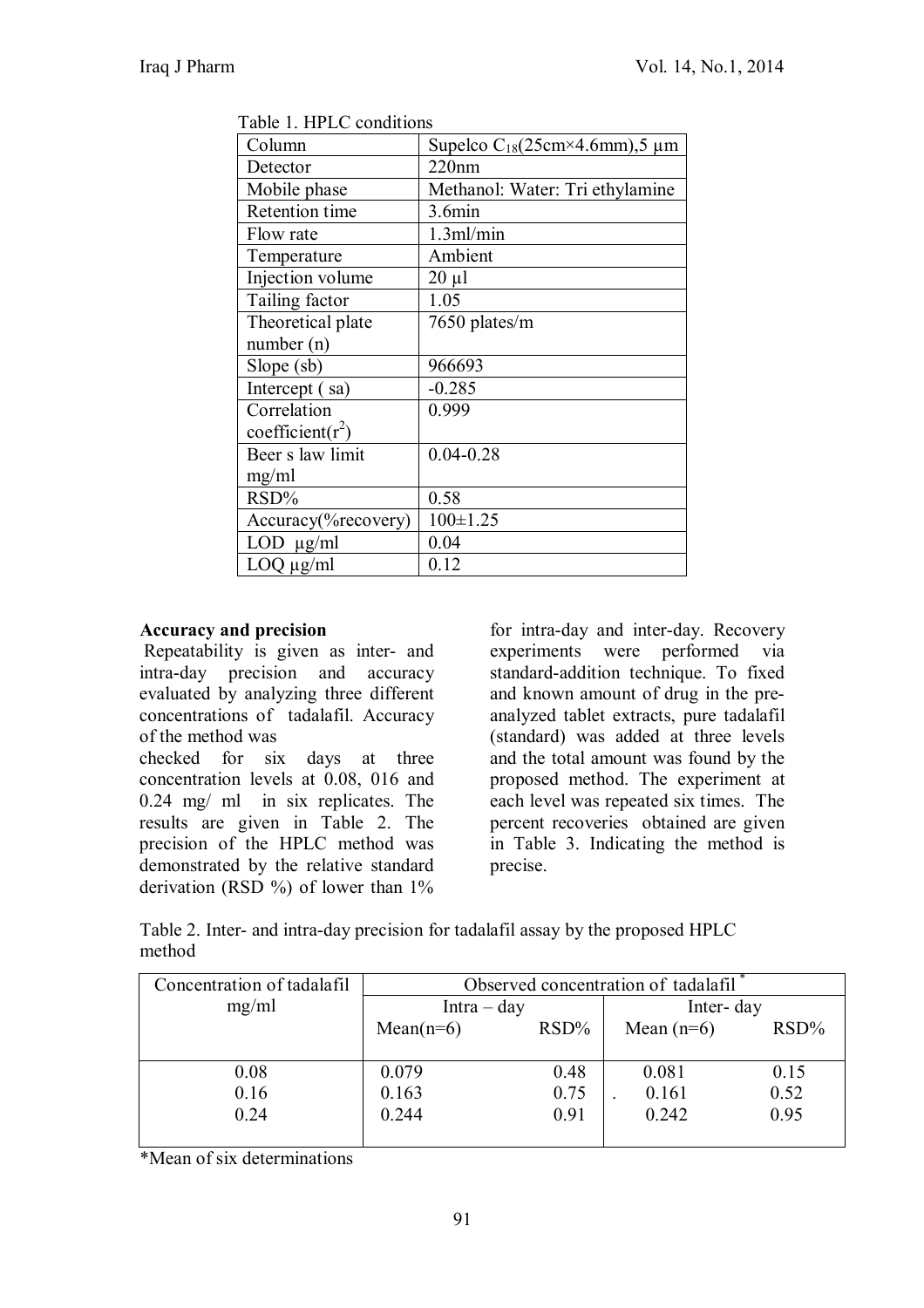| Table 5. 70 Recovery of tagalatti assay by the proposed III LC method |                       |                |  |
|-----------------------------------------------------------------------|-----------------------|----------------|--|
| Amount added (mg)                                                     | Amount found $(mg)^*$ | $%$ Recovery   |  |
| 0.08                                                                  | 0.081                 | 101.25         |  |
| 0.16                                                                  | 0.158                 | 98.75          |  |
| 0.24                                                                  | 0.242                 | 100.83         |  |
|                                                                       |                       |                |  |
| Mean value                                                            |                       | $100 \pm 1.25$ |  |
|                                                                       |                       |                |  |

Table 3. % Recovery of tadalafil assay by the proposed HPLC method

\*Mean of six determinations

The proposed method was compared with other HPLC methods and found to be superior ,(Table 4).

| Parameters                 | Method 1                                              | Method 2                                              | Method 3                                           | Method 4                                            |
|----------------------------|-------------------------------------------------------|-------------------------------------------------------|----------------------------------------------------|-----------------------------------------------------|
| Ref                        | $\overline{2}$                                        | $\overline{4}$                                        | 5                                                  | Proposed                                            |
| Detector                   | $260$ nm                                              | 290 nm                                                | 280 nm                                             | $220 \text{ nm}$                                    |
| Column                     | C18                                                   | C18                                                   | C18                                                | C18                                                 |
| Linear range<br>$\mu$ g/ml | 70-130                                                | $0.01 - 2$                                            | $0.01 - 8$                                         | $40 - 280$                                          |
| Mobile phase               | Acetonitrile<br>-Phosphate<br>buffer $(pH7)$<br>60:40 | Acetonitrile<br>-Phosphate<br>buffer $(pH7)$<br>35:65 | Acetonitrile-<br>Acetate<br>buffer(pH2.6)<br>35:65 | Methanol: Water: Tri-<br>ethylamine(pH4)<br>60:38:2 |
| Retention time             | 2.88 min                                              | $15 \text{ min}$                                      | 18 min                                             | 3.6 min                                             |
| $RSD\%$                    | $\leq$ 2                                              | ${}_{\leq 10.7}$                                      |                                                    | $\leq 1$                                            |
| Application                | Tablet                                                | Rat plasma                                            | Human serum                                        | Tablets and wastewater                              |

Table 4. Comparison of the existing HPLC methods with the proposed method

## **Analytical application**

The proposed method was successfully applied to the assay of tadalafil in tablets and wastewater samples. No interfering peaks were found in the chromatogram, indicating that the excipients did not interfere with the estimation of the drug by the proposed HPLC method. The results obtained are presented in table [5] , which reveals that there is close agreement between the results obtained

by the proposed method and the label claim for the determination of tadalafil in pharmaceutical formulations and the results for wastewater samples ,table[6] show that good agreement between results and known values indicated the successful applicability of the proposed method for determination of tadalafil in environmental wastewater samples. And the recovery values obtained were closed to 100% .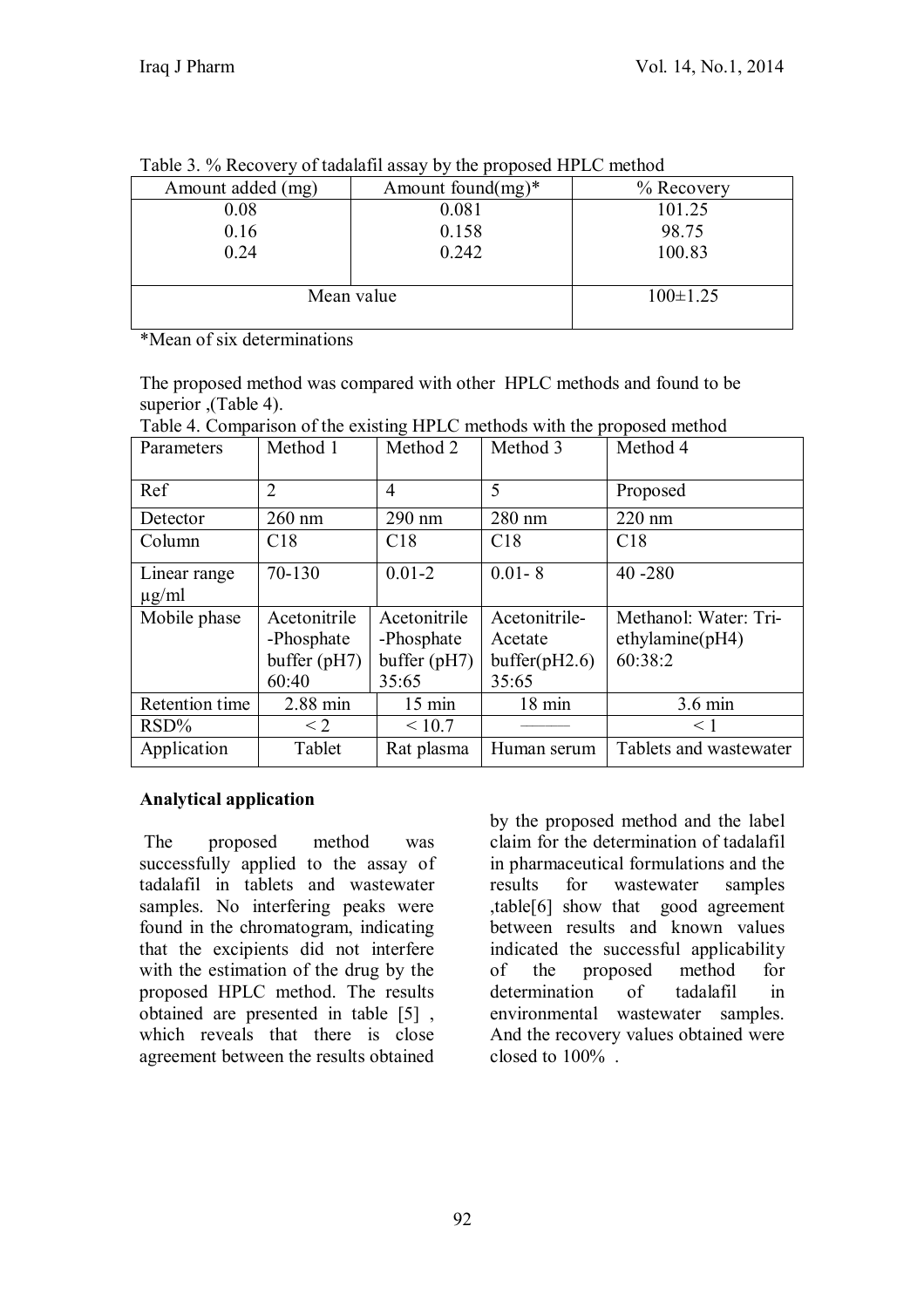| Table 5. Determination of tadalafil in pharmaceutical formulations |  |
|--------------------------------------------------------------------|--|
|--------------------------------------------------------------------|--|

| Pharmaceutical    | Label amount | Found by proposed      | Recovery% |
|-------------------|--------------|------------------------|-----------|
| formulations      | mg)          | method <sup>*</sup> mg |           |
| Tablets           | $20$ mg/tab  | 19.96                  | 99.8      |
| [Tadananine(NDI)] | 10mg/tab     | 10.02                  | 100.2     |
|                   |              |                        |           |

Mean value of ten determinations

Table 6. Determination of tadalafil in wastewater samples

| Wastewater samples    | Added $\mu$ g/ml | Found* $\mu$ g/ml    | Recovery $\%$ (n=10) |
|-----------------------|------------------|----------------------|----------------------|
| Industrial wastewater | 160<br>240       | 80.8<br>159.2<br>243 | 99.5<br>101.25       |

\* Mean value of ten determinations

### **Conclusion**

This paper describes a reversed-phase HPLC method for determination of tadalafil in pure forms, pharmaceutical preparations and wastewater samples. The validation studies show good recoveries, precision and accuracy.. In summary, the reported method can be used for the routine quality control analysis of the investigated drug in pharmaceutical preparations and environmental wastewater samples.

## **Acknowledgments**

The author wishes to express gratitude to his former company[ the state company of drug industries and medical appliance (NDI) Nineveh – Iraq for providing gift samples of tadalafil standard material and tablets.

## **References**

**1.** Sean C, Swetman; Martindale; The complete Drug References, 35thed, Pharmaceutical press London, 2007, p.1990.

**2.** Reyddy B, Amarnadh K, Reddy. M: Validation and stability indicating RP-HPLC method for the determination of tadalafil in pharmaceutical formulations. Rese pharmac biotech  $2010;2(1):1-6.$ 

**3.** Hassan H, Ali I. Determination of tadalafil in pharmaceutical preparation by HPLC using mono lithic silica column.Talanta 2005,65(1),276-280.

**4.** Ling Ch, His Ch. Determination of tadalafil in small volumes of plasma by HPLC with UV detection; J Chrom 2005;822:278-284.

**5.** Khabbaz L, Daoud R. A sensitive and simple HPLC method for quantification of tadalafilin human serum. J App Res 2006;6(1):170-175.

**6.** Zhu XX, aiao S, Chen B, et al Simultaneous determination of sildenafil, vardenafil and tadalafil as forbidden components in natural dietary supplements for male sexual potency by HPLC electro spray ionization mass spectrometry ;Journal of Chromatogr A. 2005:1066:89-95.

**7.** Satish A, Natvarlal j. HPTLC method for determination of tadalafil in tablet dosage form, Am J Pharm Tech Res 2011;1(3):138-146

**8.** Ali I, Enein H. Validated method for tadalafil analysis in pharmaceutical preparations by capillary electrophoresis; Chromatographia, 2004; 60:187-191.

**9.** Mesalin J, Babu C, Kumar K, Mani, T. Validated extractive spectrophotometeric estimation of tadalafil in tablet dosage form. J Chem 2009;6(3):611-614.

**10.** Anandakumar K, Varadharajan K, Subathrai R, Siavn G. Estimation of tadalafil in bulk and formulation by